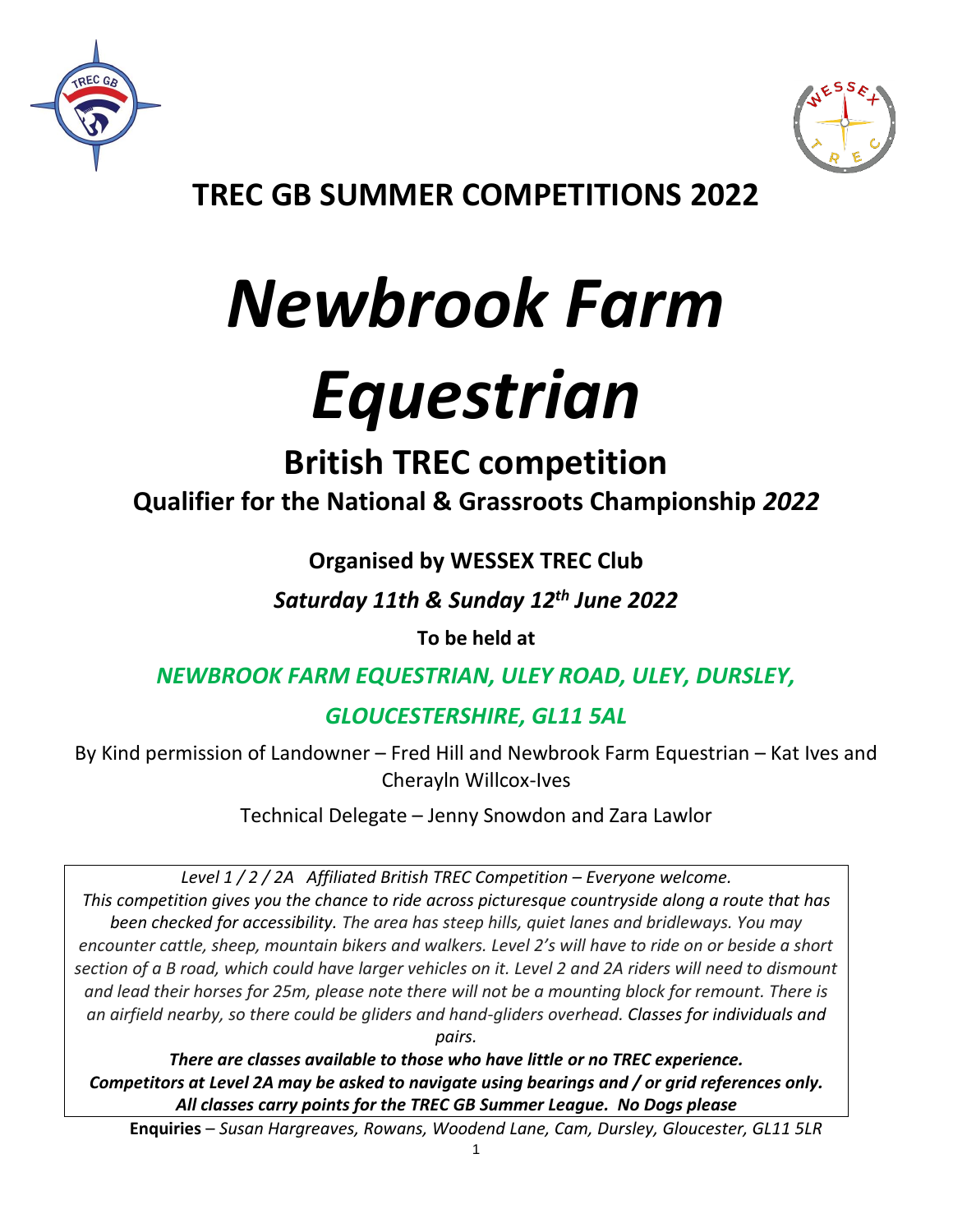#### *Tel: 07800 550544 Email: susanhargreaves3@gmail.com*

Opening date for entries will be 1<sup>st</sup> May 2022 and will only be accepted on a fully completed form with payment. Entries will close when competition is full, on or before 4<sup>th</sup> June 2022. Late entries will be accepted at the discretion of the organiser and may be subject to a surcharge. Please enter early as places will be limited. In the event the competition is full, a waiting list will be kept.

**Entries and schedules:** Entries will be via Wessex TREC website <https://wessextrec.com/online-entries/> or via the form at the end of the schedule. Entries Secretary - Fran Huckle [membership@wessextrec.com](mailto:membership@wessextrec.com)

**Equine Flu Requirements:** TREC GB requires that all equines must be vaccinated against Equine Influenza and that organisers of any events, involving equines insist that vaccinations are up to date (12-month cycle) and check passports before horses are unloaded. Full details of the TREC GB Equine Flu Vaccination requirements are available on the website [\(https://trecgb.com/trec-gb-equine-flu-requirements/\)](https://trecgb.com/trec-gb-equine-flu-requirements/)

Your horse can be registered on the TREC GB central register by sending a copy of the full vaccination record and horse registration details from the passport to [admin@trecgb.com.](about:blank) Alternatively, your horse will be registered by the Entries Secretary for this event, please include a copy of the vaccination certificate and horse registration details when sending your completed entry in.

#### **For more information visit our website [www.trecgb.com](about:blank)**

#### **Classes:**

| Class 1 | Level 1 Individual, suitable for first timers                |
|---------|--------------------------------------------------------------|
| Class 2 | Level 1 Pairs, suitable for first timers                     |
|         | POR route length up to 15km, PTV Obstacle height up to 60cms |
| Class 3 | Level 2 Individual                                           |
| Class 4 | <b>Level 2 Pairs</b>                                         |
| Class 5 | Level 2A Individual                                          |
| Class 6 | <b>Level 2A Pairs</b>                                        |
|         | POR route length up to 20km, PTV Obstacle height up to 70cms |

#### **Competitors at Level 2A may be asked to navigate part of their route using bearings and / or grid references only.**

Classes 1-2 will be qualifying classes for the 2022 Grassroots Championship. (Riders DO NOT have to be a TREC GB member at time of qualification but will be required to join as a Red or Blue member before the closing date for entries for the Championships). Full details about eligibility and qualification criteria can be found at [www.trecgb.com.](http://www.trecgb.com/)

Classes 3-6 will be qualifying classes for the 2022 National TREC GB Championships. Full details about eligibility and qualification criteria can be found at [www.trecgb.com.](http://www.trecgb.com/)

Classes 1-6 will count towards the 2022 TREC GB Summer League. Full details about eligibility and the calculation of league placings can be found at [www.trecgb.com.](http://www.trecgb.com/)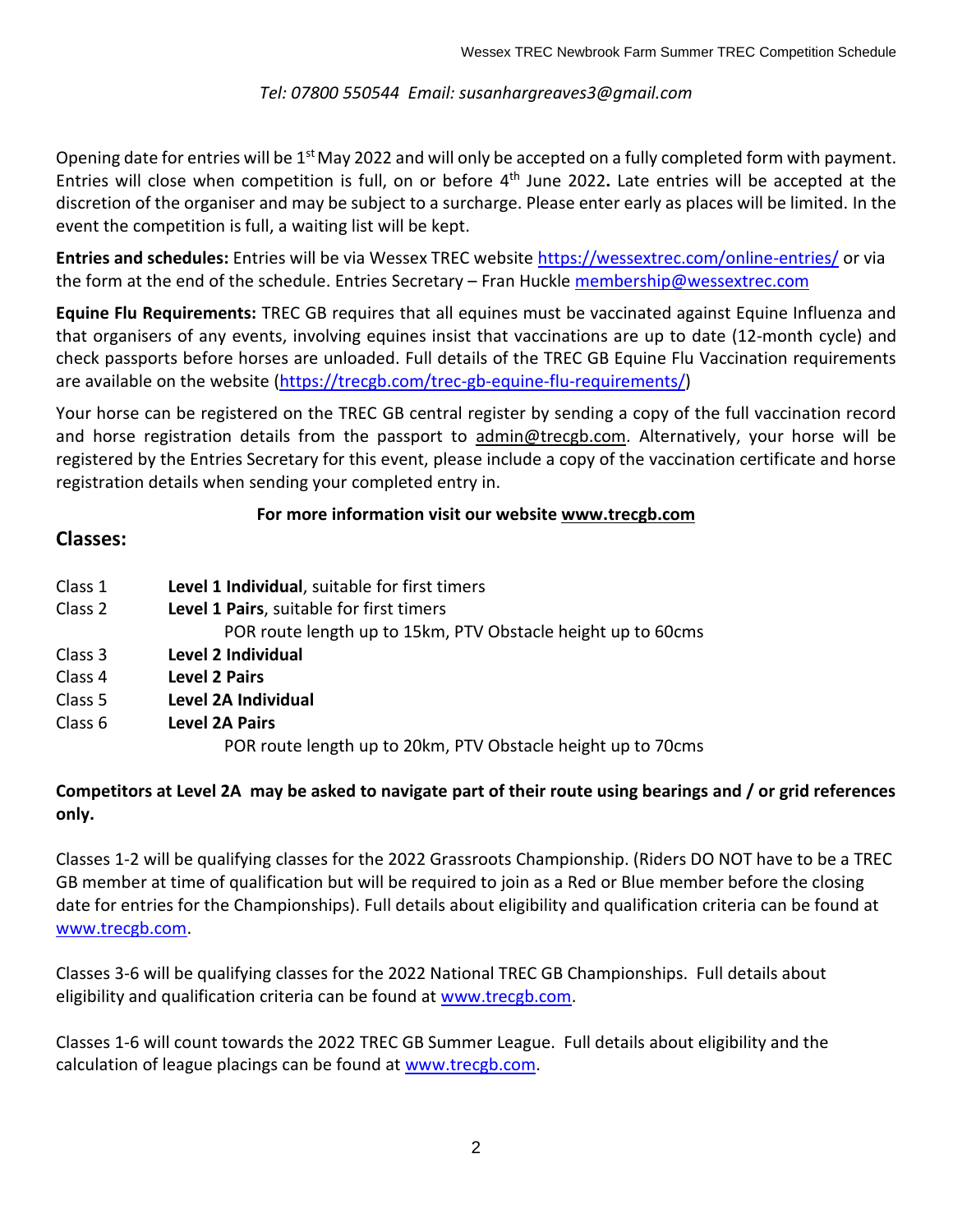To be eligible for the league points or L2-4 qualification places, riders (both riders in the case of a pair) must be Red or Blue tier TREC GB members before the start of the event. To join TREC GB please visit the TREC GB website and join online or download a membership form.

**Riders who are under the age of 14 must ride in one of the pairs classes, with a pair who is over 18 on the day of the competition.** Parents/guardians of competitors under the age of 18 on the day of the competition will be required to complete a Parental Consent Form (available on the Wessex TREC website to download or complete online:<https://wessextrec.com/online-entries/> ).

*There will be special rosettes for those with the Best POR, MA and PTV Scores* 

| Entry fees (per rider): | <b>Wessex TREC Club</b><br>members | <b>TREC GB Red</b><br>members/ members of<br>any other TREC GB club | Non-members |
|-------------------------|------------------------------------|---------------------------------------------------------------------|-------------|
| Classes 1 to 6          | £60                                | £65                                                                 | £70         |

Non-member entry fees include day *membership of Wessex TREC Club.* TREC GB Red and Blue members must quote a TREC GB or club membership number or pay the non-member rate.

Non-members – why not join *Wessex TREC Club* and save up to *£10*? Membership form available at [https://wessextrec.com](https://wessextrec.com/)

All entries must be in writing and accompanied by the correct entry fee. All classes are subject to sufficient entries and the organisers reserve the right to cancel or amalgamate classes, as necessary.

Entries will NOT be taken before the opening date on 1<sup>st</sup> May 2022 and both entry form and payment must be received to secure a place. Entries will be on a strictly first come basis, so enter early to secure a place. If entries are full before the closing date, a waiting list will be held based on the date the entry was received. All valid entries will be treated equally.

#### **Entry closing dates and refunds/withdrawals**

Entries close on 4<sup>th</sup> June 2022 or before, if full. Withdrawals up to this date will receive a full refund. Any refunds for withdrawals after the closing date will be entirely at the discretion of the organiser. For full details on Wessex TREC Clubs refund policy, please see the Club's website. Any eligible refunds will not be made until after the competition.

#### **Start times and directions**

These will be available by email the Wednesday before the event. If you do not have access to the internet, please enclose a first-class SAE with your entry. [Please only telephone for times if you have not received them by the Thursday immediately before the event, in which case call the organiser Susan Hargreaves on 07800 550544]

#### **Camping and corralling**

Ground conditions permitting, overnight parking and corralling are available on Friday / Saturday / Sunday nights at the venue at a cost of £5 per horse per night including a vehicle/tent used for human accommodation. Please book in advance. Please note that you must provide your own electric fencing and charger and your corral must be labelled with your contact details.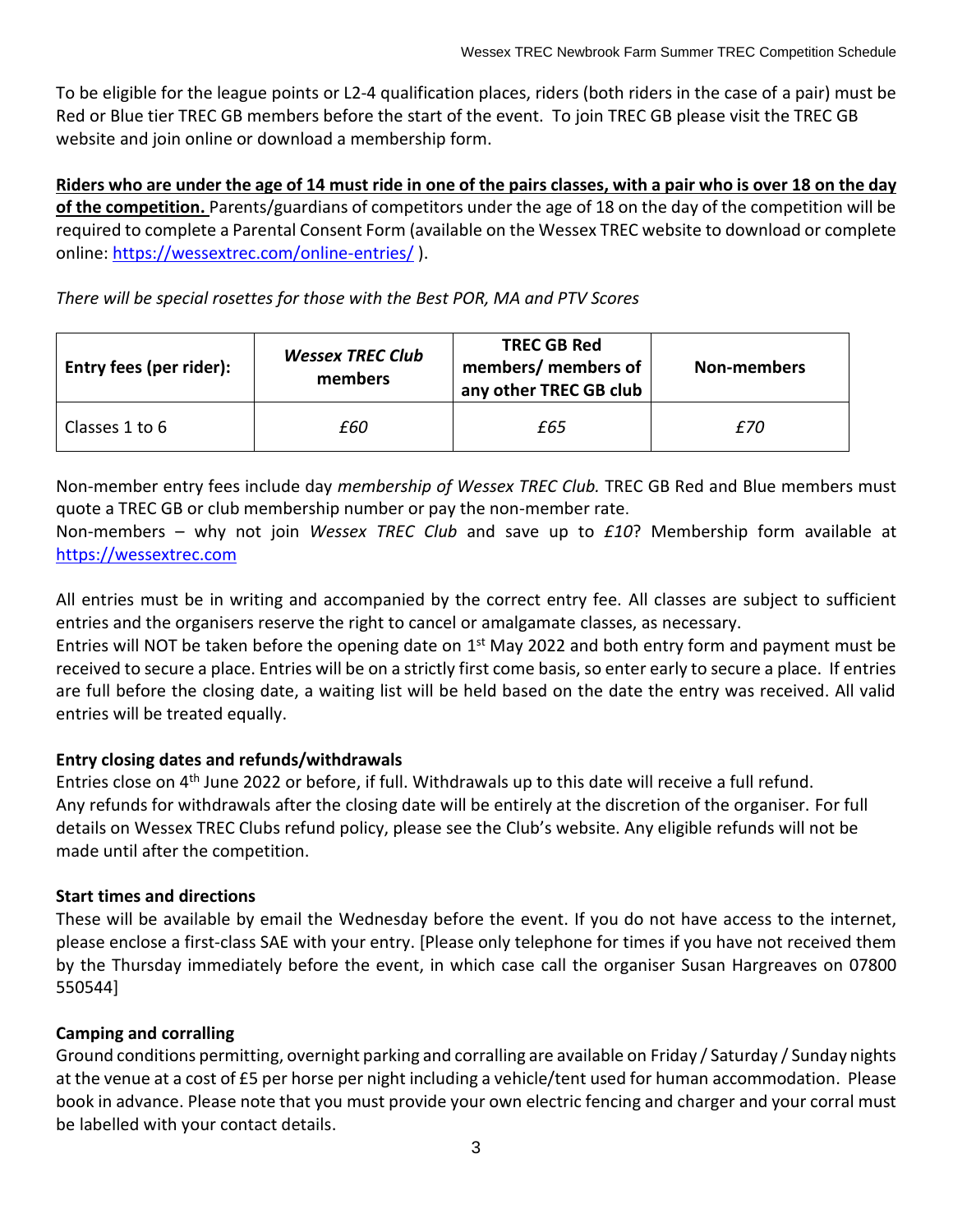If your horse is corralled and you are leaving the site, you must organise someone to keep an eye on your horse while you are away and must include this person's contact details on the label too.

Tents being used as overnight accommodation must be pitched in the separate area provided for health and safety reasons. Any person found to have pitched a tent in the corralling field will be asked to move it immediately. Awnings on horseboxes and caravans are not permitted.

Stables can be hired by contacting Kat Ives in advance, once you have a confirmed competition place. Contact Kat direct on Tel: 07930 117255

#### **Toilets**

There will be 4 portaloo toilets on site.

#### **Water provision**

Water for horses/ humans will be available on site and in corralling field - look for signage.

#### **Muck heap**

Will be in field with corralling - look for signage**.**

#### **Dogs**

No dogs at this event please, due to resident dogs on site.

#### **Catering**

There will be a caterer on site on Saturday evening.

A social will be held at 7:30pm on Saturday night in the barn with catering by Claire Booth Cooks. Tickets will cost £12 and menu choices should be selected from the list on the entry form. Non-competing judges/ stewards who volunteer all weekend will be offered a free meal ticket, which should also be booked via the entry form.

#### **Farrier**

A farrier will be on call in case of an emergency. Riders needing the services of the farrier should contact the organiser to confirm where and when he will attend. Riders must pay the farrier for any required shoeing at the time. [Please note – it is advisable to have suitable shoes for your horse with you particularly if your horse wears an unusual size or type. A set of shoes that has some wear left in them when they are removed is ideal to keep as an emergency set.]

#### **Vet**

The local veterinary practice Waterlane Equine at Stroud will be on call in case of emergency. Their number is 01452 770 268 and out of hours 07796 338 979, and the organiser should also be informed if the vet is required during the event.

#### **Photographer**

Charlotte Jenner Photography will attend the event on Sunday. Photographs may be purchased via their website at<https://charlottejennerphotography.mypixieset.com/>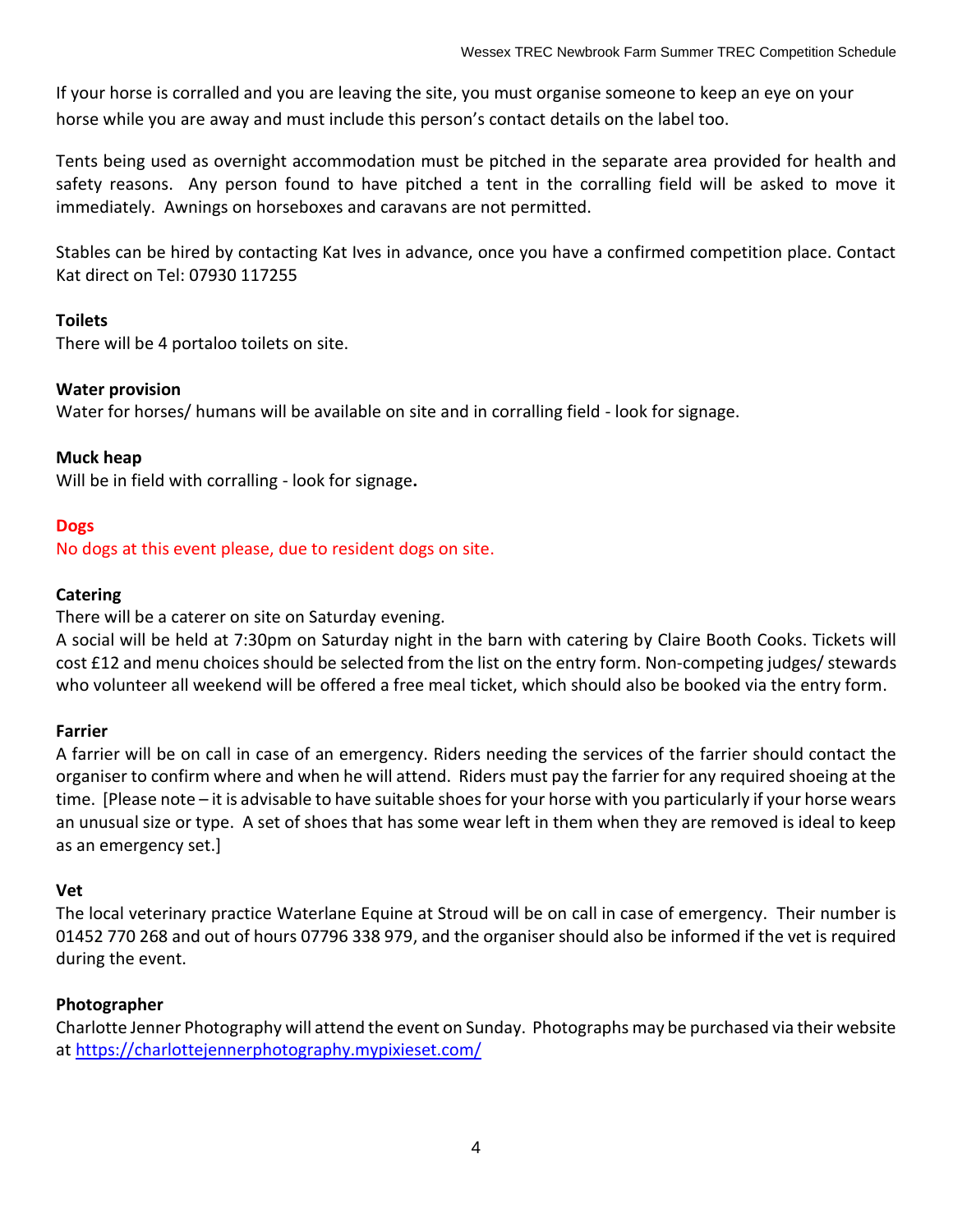| Day      | <b>Time</b> | Event                                         | Location         |
|----------|-------------|-----------------------------------------------|------------------|
| Friday   | 5pm         | Venue open. Please phone the organiser if you | Corralling field |
|          |             | need to arrive before this.                   |                  |
| Saturday | 8.30am      | Judges' briefing                              | Barn             |
|          | All day     | POR (levels 1 2 & 2A,)                        |                  |
|          | 7.30pm      | Evening social                                | Barn             |
|          | 8.30am      | Judges' briefing                              | Barn             |
|          | AM          | MA and PTV (level 2 & 2a)                     | <b>PTV Field</b> |
|          | <b>PM</b>   | MA and PTV (levels 1)                         | <b>PTV Field</b> |
|          | 5.30pm      | Prizegiving                                   | Barn             |

#### *Outline provisional timetable*

#### **Helpers**

All TREC competitions rely on the support of volunteer judges and helpers. Can you or anyone coming with you lend a hand?

Please contact Helen Curley by e-mail [helen.curley@gmail.com](mailto:helen.curley@gmail.com) if you can assist us with judging or stewarding on the day. Competitors can also help us with setting up, clearing equipment away, collecting scores etc. No judging experience necessary – we are grateful for all offers of help and you will learn lots from the inside! Even a couple of hours help can make a difference and there are lots of jobs suitable for non-horsey mums/dads/partners. We provide all judges with free refreshments and a free ticket for the Saturday night social for those volunteering all weekend.

#### **Health and Safety**

The event manager/organiser will take all reasonable precautions to ensure the health and safety of everyone present. For these measures to be effective, everyone must take all reasonable precautions to avoid and prevent accidents occurring and must obey the instructions of the officials and stewards on the day.

Trained First Aiders will be present at the event and should be summoned through an official in the event of an accident. The event manager/organiser may provide contact telephone numbers for emergency veterinary and farriery services.

Competitors are asked to safeguard valuable tack and possessions. Young children must be supervised at all times. Neither the event manager/organiser nor the land/course owners can accept responsibility for loss or injury to persons or animals howsoever caused.

TREC GB has adopted a Safeguarding Policy and expects every adult working or helping at, or taking part in, TREC GB events to support it and comply with it. The TREC GB Safeguarding Policy is available at <https://trecgb.com/wp-content/uploads/TREC-GB-Safeguarding-Policy-V1.1.pdf> The Safeguarding Code of Conduct is available at Appendix 1

If you have a Safeguarding concern the TREC GB Designated Safeguarding Lead can be contacted by email [safeguarding@trecgb.com](mailto:safeguarding@trecgb.com) or telephone 07926 980022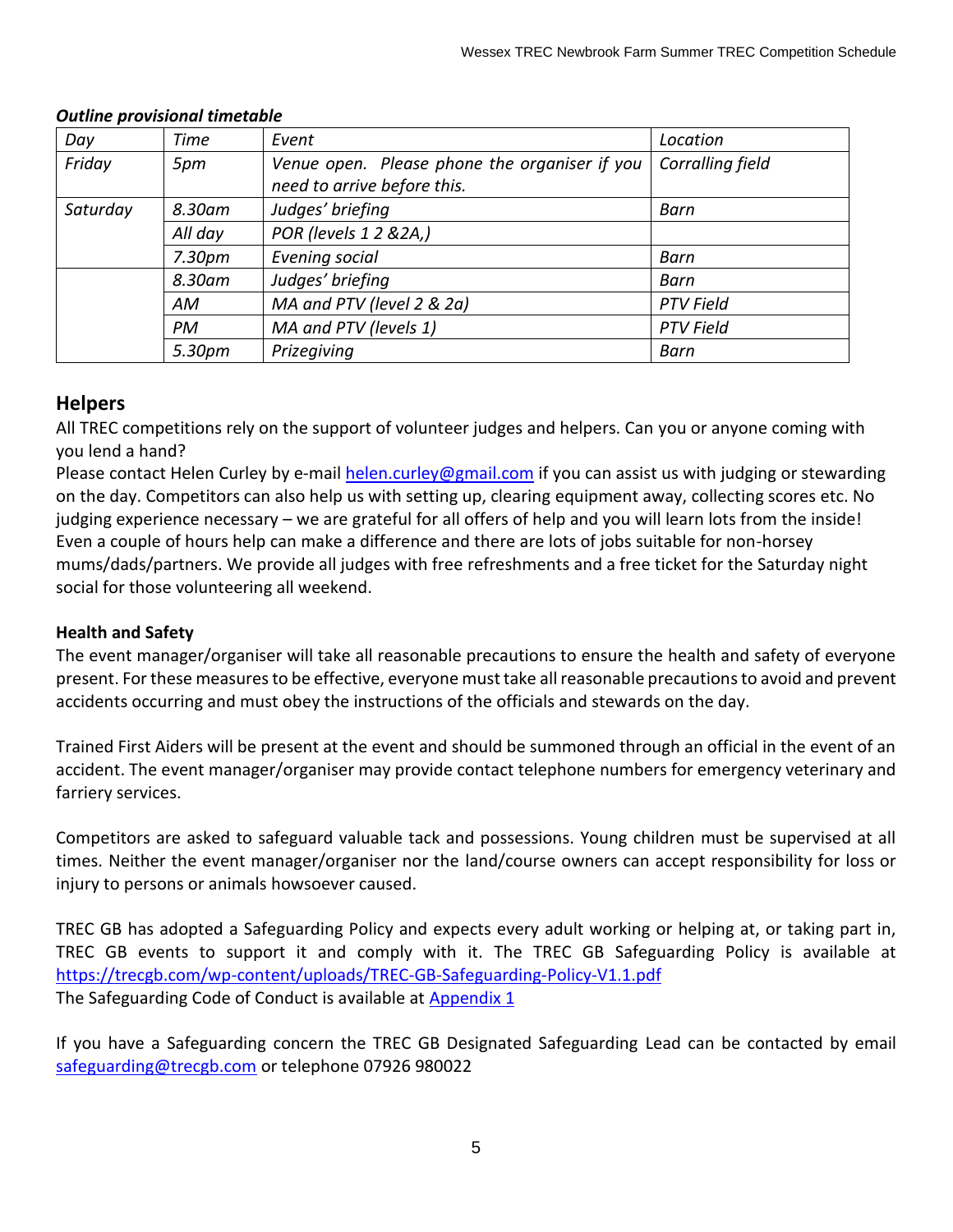#### **What is TREC?**

**TREC** is a fun riding event usually comprising three phases. The competition involves the skills and situations a rider might encounter on a hack, including map reading (usually using Ordnance Survey maps usually 1:25 000 scale)

**For more information about TREC, please visit the TREC GB website<https://trecgb.com/>**

#### **Competition Rules**

All competitors must comply with the TREC GB Rules as per the 6th edition TREC GB rulebook (plus subsequent amendments), which can be found at [https://trecgb.com/rules/](about:blank) In addition, pay particular attention to the following:

- 1) Horses must be a minimum of four years old to compete at Level 1, 2 and 2A and five years old to compete at levels 3 and 4 (i.e. for levels 1, 2 and 2A, a horse born in 2018 may compete in 2022). Mares more than four months pregnant may not compete.
- 2) The welfare of horses competing in British TREC competitions is paramount. No horse may compete if it is unsound or unfit to carry the rider for any reason. Any rider who continues on a horse that they know to be unsound or that has been definitively stopped by the veterinary surgeon or designated competent official on fitness and/ or welfare grounds will be eliminated from the competition.
- 3) Riders under the age of fourteen on day of competition may only compete in Pairs classes and must be accompanied by a rider of **18 years or older**. Pairs ride together for POR and separately for the MA and PTV. Parents/guardians of competitors under the age of 18 on the day of the competition will be required to complete a Parental Consent Form (available on the TREC GB website [https://trecgb.com/wp](https://trecgb.com/wp-content/uploads/5.-TRECGBParentalConsent-form-v1.2-1.docx)[content/uploads/5.-TRECGBParentalConsent-form-v1.2-1.docx](https://trecgb.com/wp-content/uploads/5.-TRECGBParentalConsent-form-v1.2-1.docx) or online on the Wessex TREC web site <https://wessextrec.com/online-entries/> ).
- 4) All riders competing must be members of either Wessex TREC Club, TREC GB or a club affiliated to TREC GB. Non members will pay an additional *£10* to become members of Wessex TREC Club for the duration of the competition.
- 5) Clearly visible coloured tail wraps/ribbons should be worn to advise other riders of a potential hazard Red = kicker, Green = young/inexperienced horse, Blue = stallion. If the horse/pony is a stallion then stallion discs must also be worn on both sides of the bridle.

**It is your responsibility to familiarise yourself with the basic rules. The TREC GB Rulebook (6th edition 1 April 2022 and the changes to it) can be found on the TREC GB website,** [https://trecgb.com/rules/](about:blank)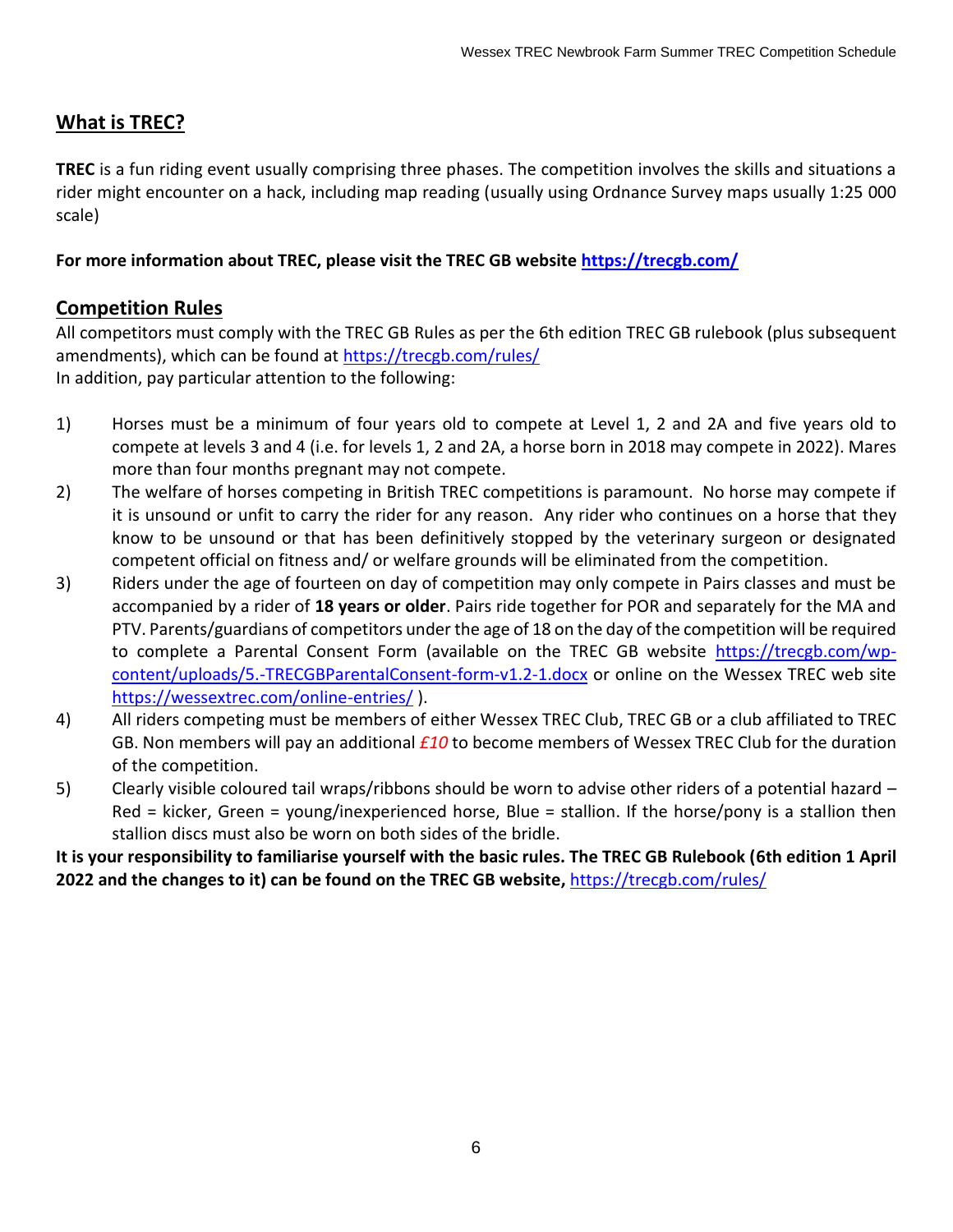#### **Required Equipment**

Tack and equipment will be checked. Please see Appendix 3: Equipment List starting on page 62 in the 6th edition TREC GB rulebook.

#### **Safety Helmet Standards**

A safety helmet conforming to one of the following standards must be worn, with the chinstrap fastened, at all times when mounted.

The approved standards for British TREC are

- PAS 015 (1998 or 2011) provided it has a BSI Kitemark OR an Inspec IC Mark
- VG1 01.040 (2014-12) provided it has a BSI Kitemark OR an Inspec IC Mark
- SEI ASTM 95
- SEI ASTM F1163 (2004a or 04a onwards), providing it has an SEI mark
- SNELL E2001 OR E2016, providing it has a SNELL label and number
- AS/NZS 3838 (2006 onwards), providing it has an SAI Global mark

Any hat used must conform to one or more of these standards.

Please note that from the 31st December 2022, the following hat standards will no longer be accepted. This is due to the age of hats made to these standards:

- 1. PAS 015 1998
- **2.** SNELL 2001
- **3.** SEI ASTM 95

#### **Hat cameras**

A camera may not be worn on the hat when mounted.

#### **Body protectors**

The approved standard for body protectors for British TREC is

BETA Level 3 (with purple **2009** label **or turquoise/ blue 2018 label**).

It is recommended that body protectors are replaced every 3-5 years, even if they are apparently undamaged.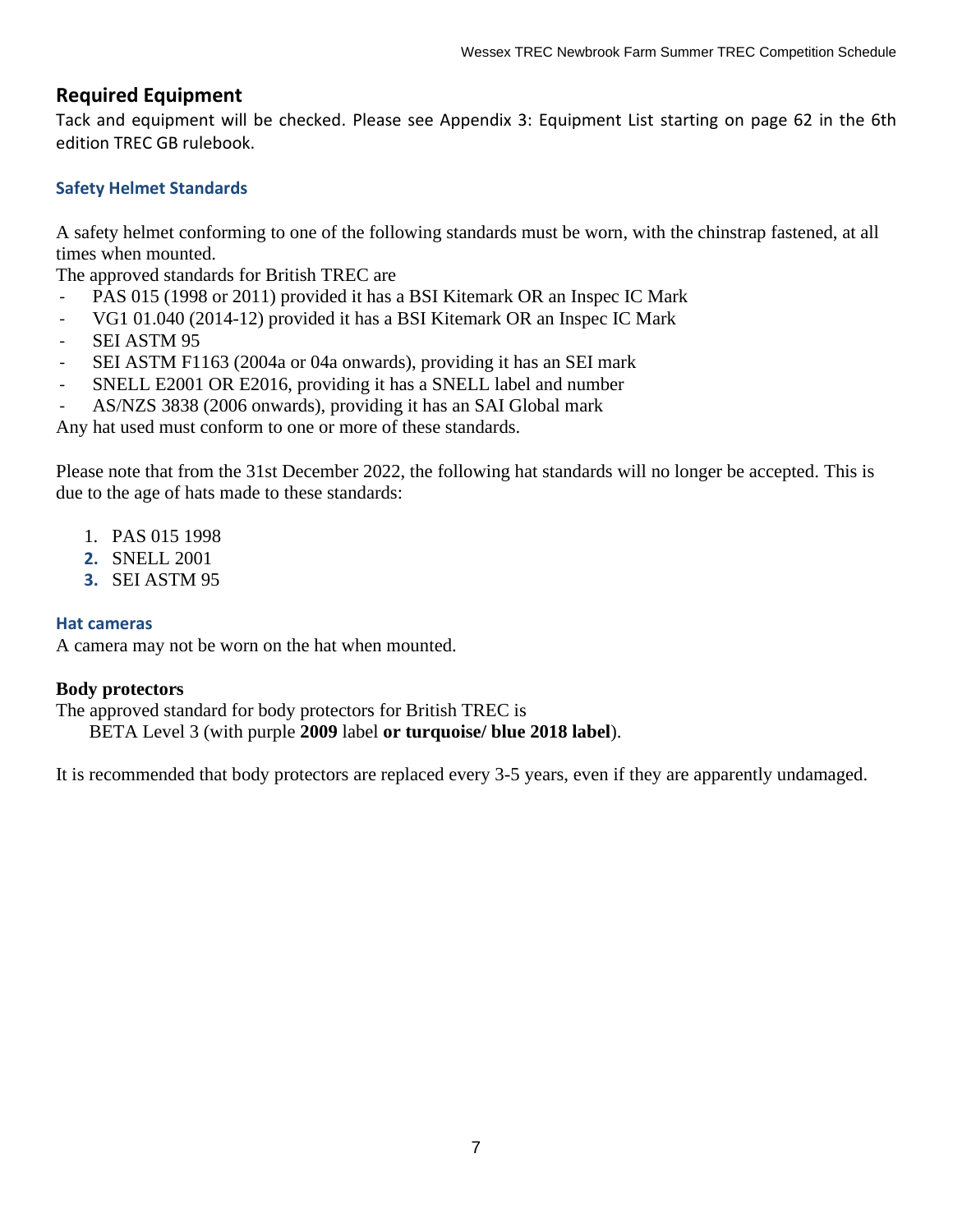#### **Appendix 1 - Safeguarding Code of Conduct**

As a member or a volunteer for TREC GB you must;

- Anyone at a TREC GB event can report any concerns about or allegations of abuse or poor practice to the Designated Safeguarding Officer [Wessex TREC Club Safeguarding Officer – Yvonne Allen] or the TREC GB Designated Safeguarding Lead – safeguarding@trecgb.com
- Respect your position of trust and maintain appropriate boundaries and relationships
- As an organiser of an event, ensure that officials, volunteers, and trainers/coaches are never placed out on course alone if out of sight of other people
- Not engage in any behaviour that constitutes any form of abuse
- Respect everyone's trust and rights whilst being honest and open with them
- Not discriminate against anyone, regardless of gender, race, sexual orientation, or ability
- Call for help when necessary and if an injury occurs
- Challenge and address instances of poor, negative, aggressive, or bullying behaviour
- Help make TREC GB a friendly and welcoming organisation

As a member or volunteer, we understand you have the right to:

- Enjoy the time you spend with us and be supported in your role
- Be informed of our safeguarding procedures and what you need to do if something is not right
- Have access to ongoing training and support
- Be listened to
- Be respected and treated fairly
- Feel welcomed, valued, and not judged based on your race, gender, sexuality, or ability
- Be protected from physical or emotional abuse and be supported to resolve conflict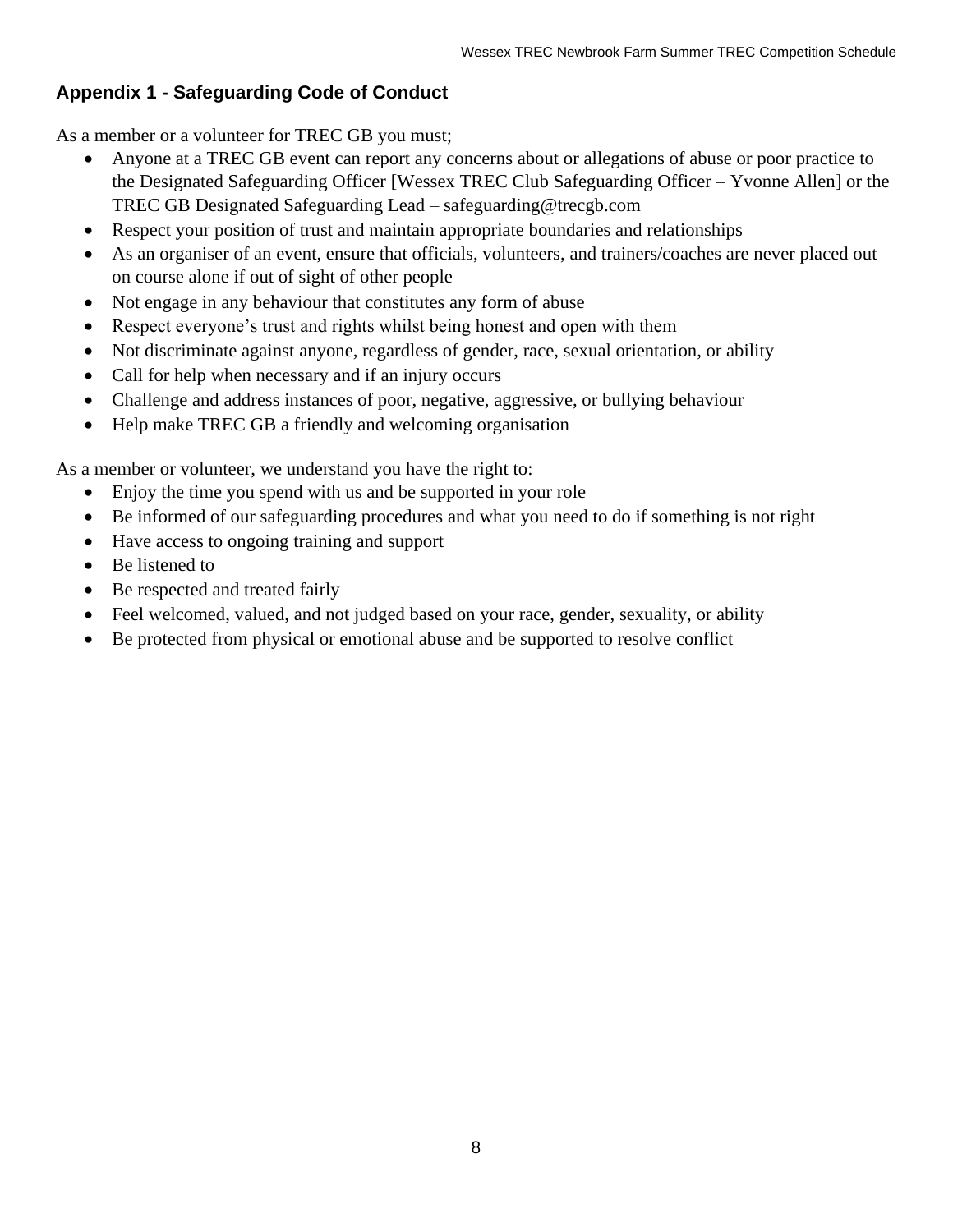

# Newbrook Farm British TREC competition

**Competition Entry Form** 

*-12th June 2022*



| Class: 1/2/3/4/5./6                        |                                                               | Level: $1 \mid 2 \mid 2A$                                          | Individual / Pairs              |                 |
|--------------------------------------------|---------------------------------------------------------------|--------------------------------------------------------------------|---------------------------------|-----------------|
| (please circle)                            |                                                               | (please circle)                                                    | Pairs Partner:                  |                 |
| <b>Riders Name</b>                         |                                                               |                                                                    |                                 |                 |
| <b>Address</b>                             |                                                               |                                                                    |                                 |                 |
|                                            |                                                               |                                                                    |                                 |                 |
| <b>Postcode</b>                            |                                                               |                                                                    |                                 |                 |
| <b>Email</b>                               |                                                               |                                                                    |                                 |                 |
| <b>Telephone No / Mobile</b>               |                                                               |                                                                    |                                 |                 |
| <b>Date of Birth</b>                       |                                                               |                                                                    |                                 |                 |
| <b>Wessex TREC Membership No</b>           |                                                               |                                                                    |                                 |                 |
| <b>Other TREC GB Club Membership</b>       |                                                               |                                                                    |                                 |                 |
| <b>No</b>                                  |                                                               |                                                                    |                                 |                 |
| <b>TREC GB Membership No</b>               |                                                               |                                                                    |                                 |                 |
| <b>International Rider (please circle)</b> |                                                               | Yes / No                                                           |                                 |                 |
| <b>Horse</b>                               |                                                               | Name:                                                              | Age:                            |                 |
|                                            |                                                               | <b>Breed:</b>                                                      | Height:                         |                 |
| My horse is registered on the TREC         |                                                               | Yes / No                                                           | If Yes                          |                 |
| <b>GB Flu Register</b>                     |                                                               |                                                                    | <b>TREC GB Reference No: FC</b> |                 |
|                                            |                                                               | If no, please send a copy of your horse's registration details and |                                 |                 |
|                                            |                                                               | vaccination certificate from their passport with your entry to     |                                 |                 |
|                                            |                                                               | membership@wessextrec.com                                          |                                 |                 |
|                                            |                                                               |                                                                    |                                 | £<br><b>FEE</b> |
| Classes 1 - 6                              | Wessex TREC Members £60 fee                                   |                                                                    |                                 |                 |
|                                            |                                                               | TREC GB Red or club Members £65 fee                                |                                 |                 |
|                                            | Non Members £70 (includes day membership of Wessex TREC Club) |                                                                    |                                 |                 |
| £5 per horse per night<br>Corralling each  |                                                               |                                                                    |                                 |                 |
| night                                      |                                                               |                                                                    |                                 |                 |
| Number of meal                             | £12 per ticket                                                |                                                                    |                                 |                 |
| tickets required                           | Free for non-competing judges who volunteer all weekend       |                                                                    |                                 |                 |
|                                            |                                                               | Any special dietary requirements (please state)                    |                                 |                 |
| Menu below please tick choices             |                                                               |                                                                    |                                 |                 |
| <b>Total</b>                               |                                                               |                                                                    |                                 | £               |

Your name, membership number and contact details will be passed to TREC GB. TREC GB may contact you but they will not share your details with other organisations (unless for instance an insurance claim is made). Please contact TREC GB if you do not wish your details to be kept by them.

I understand that photographs and videos may be taken during the event and may be used for press releases, printed publicity and published on the TREC GB (and affiliated clubs) website and Social Media pages.